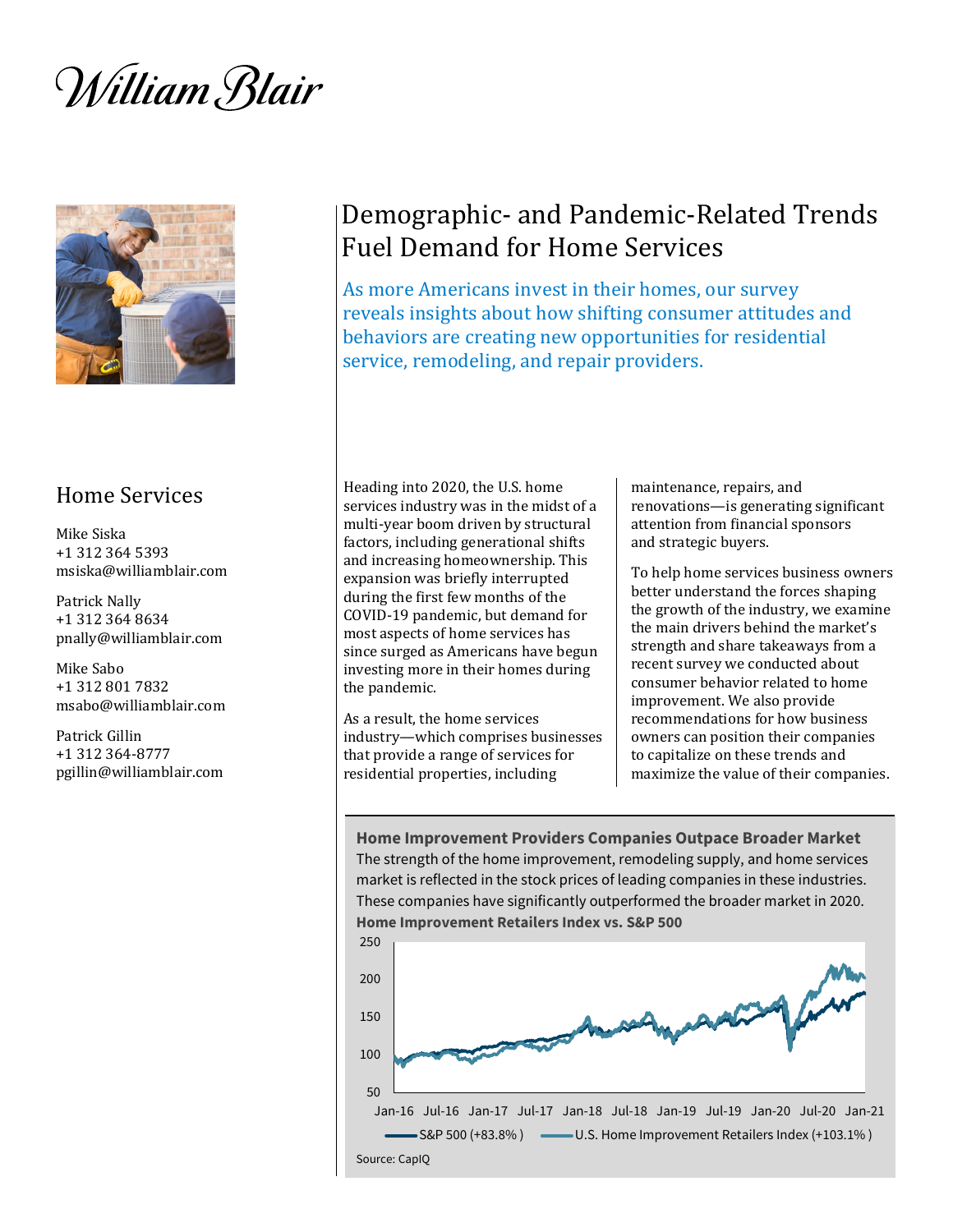#### Segments of Home Services

The home services industry comprises three major segments: recurring services, break-fix, and replacement and renovation services. While the pandemic has helped fuel demand for home services more broadly, not all of these areas have been affected the same.

- **Recurring services**: This segment includes services such as lawn care, pest control, pool maintenance, and cleaning services. Some of these services have held up well throughout the pandemic, but in-home cleaning services have been slower to recover—understandably so in an age of social distancing.
- **Break-fix**: This segment includes plumbing, HVAC, roofing, electrical, and other repair-related home services. In today's workfrom-home and school-from-home environment, Americans are spending more time in their homes than ever, causing more wear and tear as well as

more limited tolerance for minor malfunctions.

• **Replacement and renovation services**: This segment encompasses projects that tend to be larger scale than repairs, such as installing a new deck, replacing flooring, and updating the bathroom. There has been robust demand for these services during the pandemic across age groups and home values, leading to a significant supply-demand imbalance and long backlogs.

# Key Forces Driving Activity

Increasing demand for home services over the past several years has been driven by four structural trends that should continue to shape the longterm growth of the industry well after the pandemic ends.

• **Demographics**: The make-up of America's consumer base is changing, and this is affecting how Americans spend on their homes. For decades, baby boomers had

accounted for the largest share of U.S. discretionary spending of any generation. Today, millennials are quickly outpacing other generations and will soon overtake baby boomers as having the most discretionary purchasing power. Millennials are amassing wealth and owning homes at an accelerating rate; this means that home services providers need to adapt to the shopping and engagement preferences of this increasingly important, digitally native consumer cohort.

• **Homeownership**: The rate of homeownership in the United States dropped in the aftermath of the Global Financial Crisis (GFC) but has been on the rise over the past several years, paralleling a steady rise in housing starts nationally. Millennials as a population cohort saw their homeownership opportunity stunted by the GFC, but they have

# **Millennials Enter Their Prime Spending Years**

Millennials are moving into their prime earning years and are quickly outpacing baby boomers as the generation with the greatest discretionary spending power. As a result, home services providers need to focus on providing digitally enabled marketing and engagement to reach this powerful consumer group.



Note: Millennials refer to the population ages 23 to 38 as of 2019 Source: "Millennials overtake Baby Boomers as America's largest generation." Pew Research Center, Washington, D.C. (28 April 2020) https://www.pewresearch.org/fact-tank/2020/04/28/millennialsovertake-baby-boomers-as-americas-largest-generation/

#### **Millennials Are the Largest Generation in the U.S. Labor Force**



Note: Labor force includes those ages 16 and older who are working or looking for work. Annual averages shown

Source: "Millennials are the largest generation in the U.S. labor force." Pew Research Center, Washington, D.C. (11 April 2018)

https://www.pewresearch.org/fact-tank/2018/04/11/millennials-largestgeneration-us-labor-force/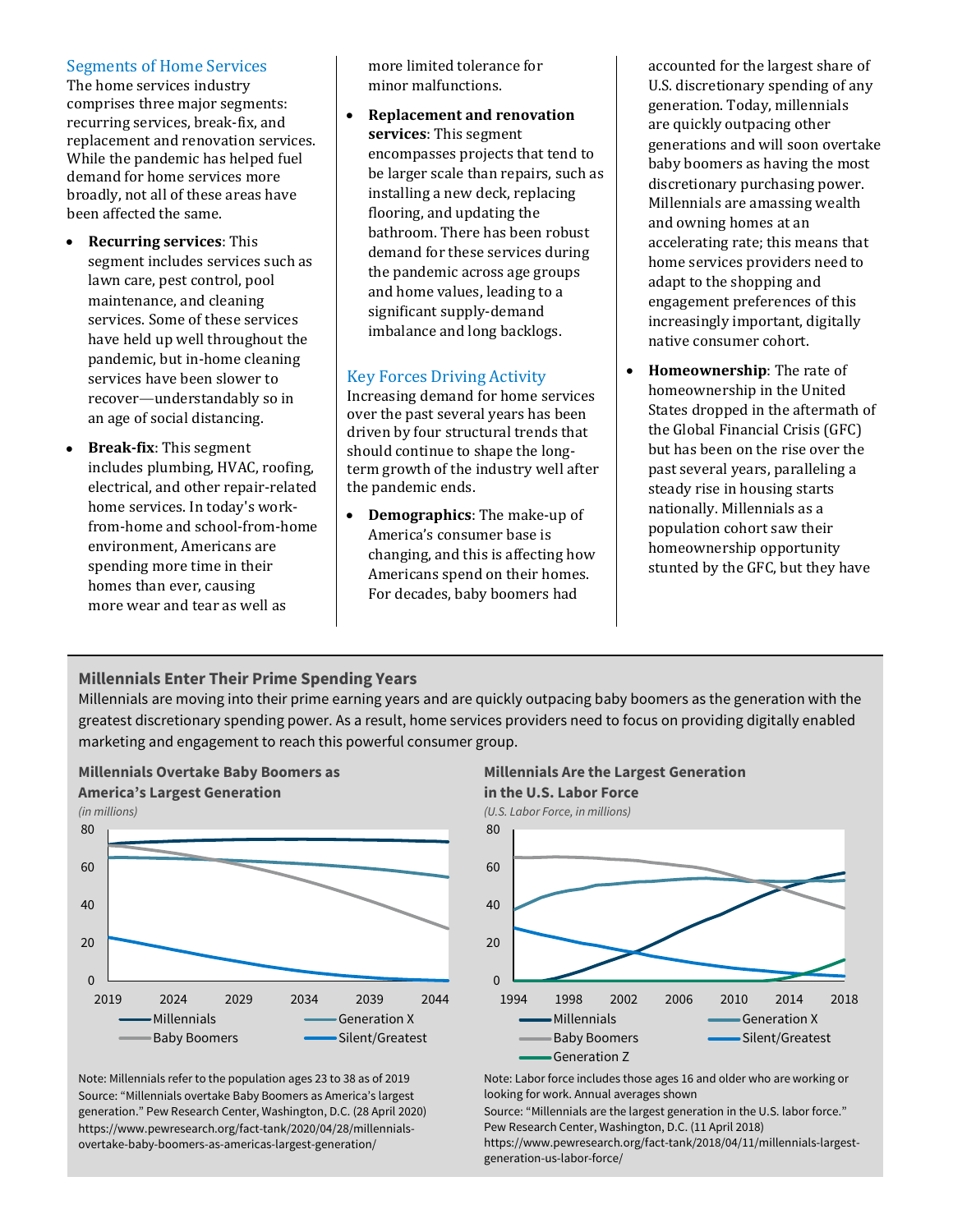#### **Homeownership Rebound Accelerates during Pandemic**

Low mortgage rates, the natural advancement of millennials into the family formation stage of their lives, and other trends have fueled the rebound in homeownership rates over the past several years from their post-GFC lows. This rebound spiked significantly in 2020 amid the COVID-19 pandemic.



*(FRED - U.S. Census Bureau Data)*



started to catch up and are making up for lost time. Persistently low mortgage rates have been another important factor supporting the growth in homeownership.

- **Do-it-for-me**: The "do-it-for-me" theme among American consumers has been gaining market share from "do-it-yourself" for much of the past decade. People are busier than ever and increasingly willing to spend money for flexibility and convenience. In addition, baby boomers still account for a significant portion of spending, and as more of this generation reaches their 70s and beyond, they are less likely to undertake major home projects on their own because of safety concerns.
- **Homesteading**: The pandemic has spurred a "homesteading" movement that is encouraging consumers to invest more in their homes. Social distancing concerns and work-from-home requirements have caused many Americans to adopt the "my home is my castle" mindset and rethink the utility of their home, addressing new needs such as

converting a guest room into an office. The heightened focus on the home, like other changes brought on by the pandemic, is expected to last well beyond the introduction of a vaccine.

#### Shifts in Consumer Behavior

Keeping these broad themes in mind, we recently conducted a survey of homeowners across the United States. The primary goals of the survey were to unearth insights on consumer perspectives when it comes to

spending on their homes and help business owners and investors better understand these dynamics.

We analyzed the answers of 300 homeowners who have recently spent or are planning to spend in the next six months, \$1,000 or more on their homes. These respondents also hired (or plan to hire) a home improvement professional for the project.

High-level findings from the survey include:

- Among those who had recently finished a project, about 82% said that they had at least one additional project planned for the next 12 months, including 23% who said that they have more than two projects planned.
- Word-of-mouth referral and internet search were the two most common methods consumers turned to for researching and selecting a service provider.
- Bathrooms, flooring, interior walls, and kitchen are the parts of the home that respondents are most likely to improve in the coming six months.
- In-home consultations were by far the most preferred method for selecting products for home improvement projects;

## **Do you have any plans for another home improvement project in the next 12 months?**

*(Respondents with at least one project planned in the next 12 months)*

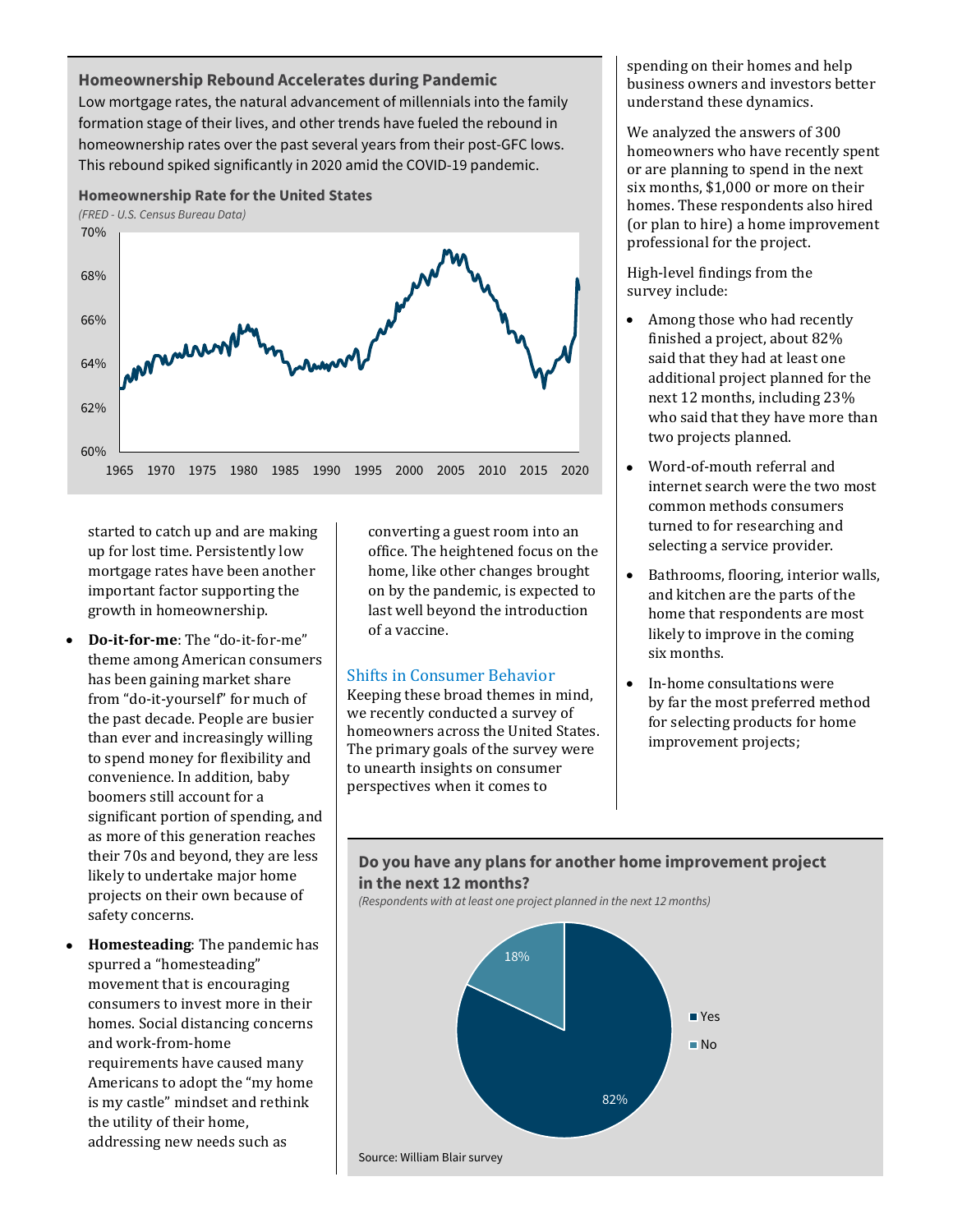# **How do you research, find, and select a service provider ?**

*(Top 3 responses, % of respondents who used this method)*



**Which method do you prefer to select the products for your home improvement project?**



Source: William Blair survey

interestingly, the majority (56%) said that COVID-19 has not changed their views on in-home consultations versus visiting a showroom or store.

• Only 5% said that their satisfaction with the home improvement experience was worse than they expected or an outright bad experience.

# Capturing the Growing, Shifting Demand for Home Services

Based on the results of the survey, as well as our observations from advising on several recent M&A transactions in

the home services sector, we recommend that home services companies focus on the following areas to capitalize on the secular and COVID-related themes driving strong activity in home services:

• **Calibrate your marketing strategy**: Marketing cannot be an afterthought for home services companies. They need to be highly strategic in how they cut through the noise and reach consumers with the right messages, through the right channels, and about the right types of services. Reaching millennials, who tend to be

oversaturated with competing promotions and less trusting of traditional advertising, requires effectively deploying digital marketing tactics, including searchengine optimization, email, and social media. Home service providers that embrace digital marketing can produce stronger leads, drive down customer acquisition costs, and enhance their bottom line.

**How satisfied were you with your overall** 

Interior walls

Interior walls

**home improvement experience ?**

31% 30% 30%

Flooring

Bathroom

**Bathroom** 



## **What areas of your home do you plan to improve in the next six months?**

28%

Kitchen

25%

Backyard (deck or patio)

Backyard (deck

*(Top 5 responses, % of respondents who plan to improve these areas)*